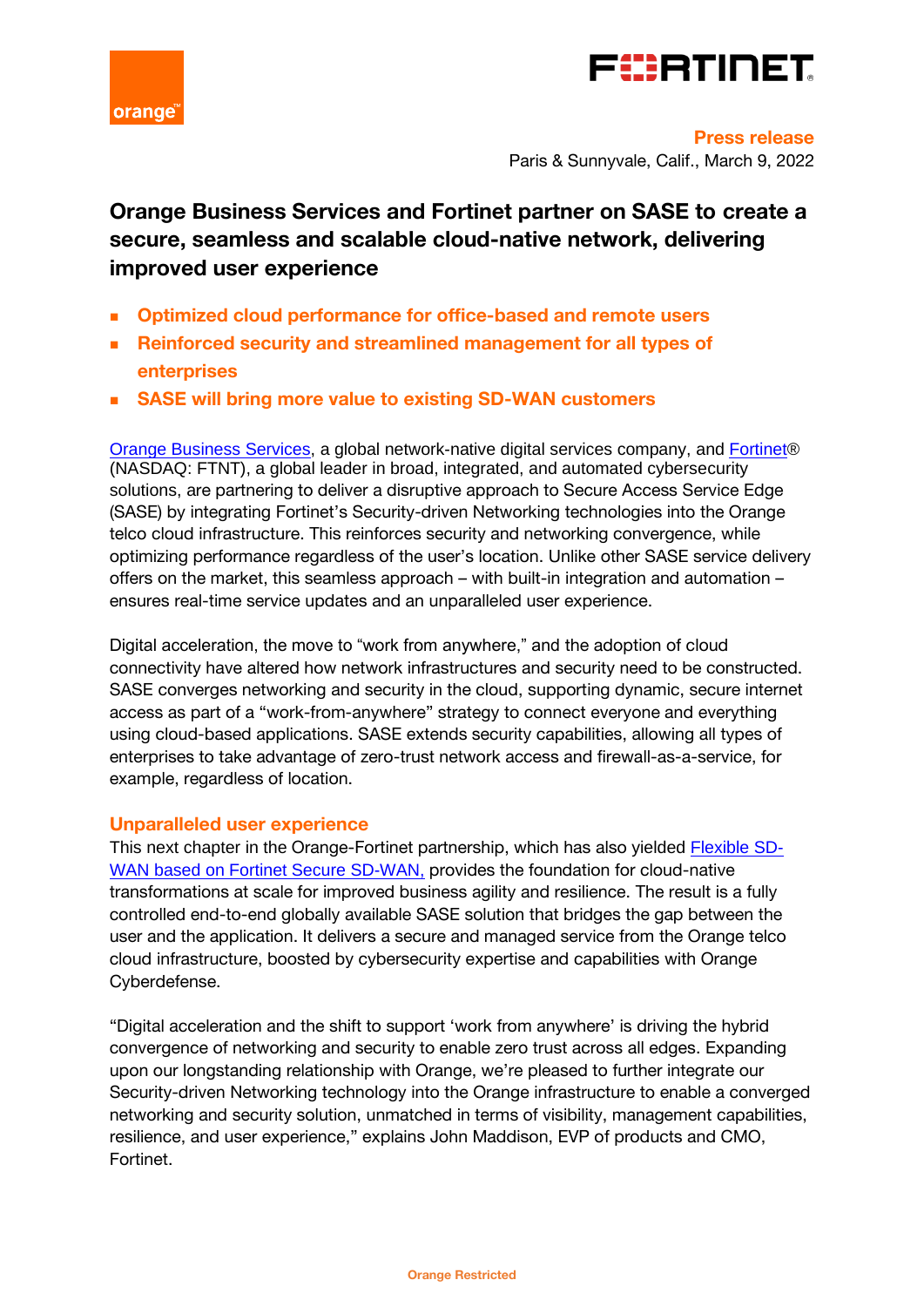"This innovative partnership is a continuation of our cloud-focused network evolution. By integrating Fortinet Security-driven Networking technologies into the Orange telco cloud infrastructure, we enable our customers to easily adopt a cloud-native environment that is increasingly critical for businesses globally. At Orange Business Services, we facilitate the deployment and take-up of technologies that drive innovation and business growth for our customers in a fast and secure way," says Anne-Marie Thiollet, EVP, Global Solutions, Orange Business Services.

#### **About Orange Business Services**

Orange Business Services is a network-native digital services company and the global enterprise division of the Orange Group. It connects, protects and innovates for enterprises around the world to support sustainable business growth. Leveraging its connectivity and system integration expertise throughout the digital value chain, Orange Business Services is well placed to support global businesses in areas such as software-defined networks, multi-cloud services, Data and AI, smart mobility services, and cybersecurity. It securely accompanies enterprises across every stage of the data lifecycle end-to-end, from collection, transport, storage and processing to analysis and sharing.

With companies thriving on innovation, Orange Business Services places its customers at the heart of an open collaborative ecosystem. This includes its 28,500 employees, the assets and expertise of the Orange Group, its technology and business partners, and a pool of finely selected start-ups. More than 3,000 multinational enterprises, as well as two million professionals, companies and local communities in France, put their trust in Orange Business Services.

For more information, visit [www.orange-business.com](http://www.orange-business.com/) or follow us on [LinkedIn,](https://www.linkedin.com/company/orange-business-services) [Twitter](https://twitter.com/orangebusiness) and our [blogs.](http://www.orange-business.com/en/blogs)

Orange is one of the world's leading telecommunications operators with revenues of 42.5 billion euros in 2021 and 271 million customers worldwide at 31 December 2021. Orange is listed on the Euronext Paris (ORA) and on the New York Stock Exchange (ORAN). In December 2019, Orange presented its new "Engage 2025" strategic plan, guided by social and environmental accountability. While accelerating in growth areas, such as B-to-B services and placing data and AI at the heart of innovation, the entire Orange Group will be an attractive and responsible employer.

Orange and any other Orange product or service names included in this material are trademarks of Orange or Orange Brand Services Limited.

#### About Fortinet

Fortinet (NASDAQ: FTNT) makes possible a digital world that we can always trust through its mission to protect people, devices, and data everywhere. This is why the world's largest enterprises, service providers, and government organizations choose Fortinet to securely accelerate their digital journey. The Fortinet Security Fabric platform delivers broad, integrated, and automated protections across the entire digital attack surface, securing critical devices, data, applications, and connections from the data center to the cloud to the home office. Ranking #1 in the most security appliances shipped worldwide, more than 565,000 customers trust Fortinet to protect their businesses. And the Fortinet NSE Training Institute, an initiative of Fortinet's Training Advancement Agenda (TAA), provides one of the largest and broadest training programs in the industry to make cyber training and new career opportunities available to everyone. Learn more at [https://www.fortinet.com,](https://www.fortinet.com/?utm_source=pr&utm_campaign=fortinet) the Fortinet Blog, or [FortiGuard Labs.](https://www.fortinet.com/fortiguard/labs?utm_source=pr&utm_campaign=FortiGuardLabs)

### FTNT-O

Copyright © 2022 Fortinet, Inc. All rights reserved. The symbols ® and ™ denote respectively federally registered trademarks and common law trademarks of Fortinet, Inc., its subsidiaries and affiliates. Fortinet's trademarks include, but are not limited to, the following: Fortinet, the Fortinet logo, FortiGate, FortiOS, FortiGuard, FortiCare, FortiAnalyzer, FortiManager, FortiASIC, FortiClient, FortiCloud, FortiCore, FortiMail, FortiSandbox, FortiADC, FortiAI, FortiAP, FortiAppEngine, FortiAppMonitor, FortiAuthenticator, FortiBalancer, FortiBIOS, FortiBridge, FortiCache, FortiCall, FortiCam, FortiCamera, FortiCarrier, FortiCASB, FortiCenter, FortiCentral, FortiConnect, FortiController, FortiConverter, FortiCWP, FortiDB, FortiDDoS, FortiDeceptor, FortiDirector, FortiDNS, FortiEDR, FortiExplorer, FortiExtender, FortiFirewall, FortiFone, FortiGSLB, FortiHypervisor, FortiInsight, FortiIsolator, FortiLocator, FortiLog, FortiMeter, FortiMoM, FortiMonitor, FortiNAC, FortiPartner, FortiPenTest, FortiPhish, FortiPortal, FortiPresence , FortiProtect, FortiProxy, FortiRecorder, FortiReporter, FortiSASE, FortiScan, FortiSDNConnector, FortiSIEM, FortiSDWAN, FortiSMS, FortiSOAR, FortiSwitch, FortiTester, FortiToken, FortiTrust, FortiVoice, FortiVoIP, FortiWAN, FortiWeb, FortiWiFi, FortiWLC, FortiWLCOS and FortiWLM.

Other trademarks belong to their respective owners. Fortinet has not independently verified statements or certifications herein attributed to third parties and Fortinet does not independently endorse such statements. Notwithstanding anything to the contrary herein, nothing herein constitutes a warranty, guarantee, contract, binding specification or other binding commitment